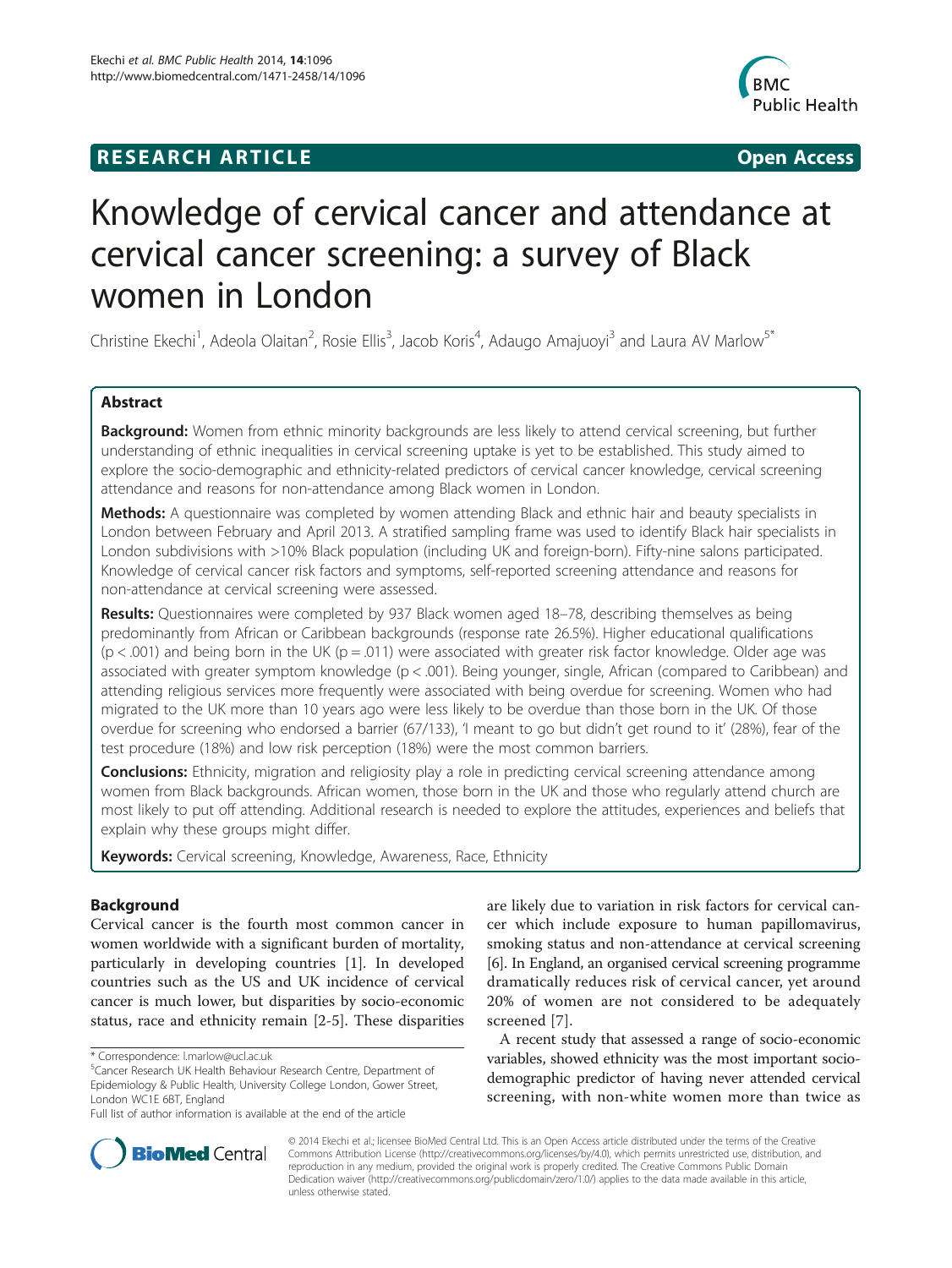likely to have never attended [[8\]](#page-8-0). The term ethnicity refers to "the group to which people belong… as a result of certain shared characteristics including geographical and ancestral origins, but particularly cultural traditions and languages" [\[9](#page-8-0)]. A multi-faceted concept, ethnicity encompasses a range of factors such as migration history, language and religion. To date the influence that these factors have on cervical screening uptake has not been explored. Qualitative studies suggest lower knowledge of cervical cancer among minority groups could explain low engagement with cancer prevention services, [\[10](#page-8-0)] but this has not been explored quantitatively.

Identifying ethnic groups with poor knowledge of cervical cancer and low engagement with cancer prevention services would highlight where interventions to reduce inequalities need to be directed. A number of studies have examined factors associated with screening uptake in British South Asian women, [\[11](#page-8-0)] but to our knowledge there are no studies exploring cervical cancer knowledge or screening behaviour among Black women in the UK. In 2011, the Black population in England was approximately 1.8 million, including predominantly those from African and Caribbean backgrounds (UK-born and foreign-born) [[12](#page-8-0)]. Women from African and Caribbean backgrounds are often grouped together for research purposes, but there is evidence of variation between these ethnic subgroups in other behavioural risk factors for cervical cancer (smoking status and sexual behaviour [\[13,14](#page-8-0)]). Differences in cervical screening uptake have not been explored.

We conducted a community-based survey of Black women in London. Our objectives were i) to explore socio-demographic and ethnicity-related factors associated with cervical cancer knowledge and non-attendance at cervical screening and ii) consider self-reported reasons for non-attendance at screening.

## Methods

A questionnaire, examining knowledge and attitudes to cervical cancer screening was distributed to Black and ethnic hair and beauty specialists in London. We decided to focus data collection in London because census data (2011) show that more than half of England's Black population reside in London [[12](#page-8-0)]. We planned to include all women over 18 years old, UK-born and foreign-born who classified themselves as African, Caribbean, any other Black/African/Caribbean background, mixed White and Black Carribbean, mixed White and Black African (in response to the 2011 census question on ethnic group). We felt that recruiting through hair and beauty salons serving the Black community would help us identify women from our target population including those who may not routinely access healthcare. Similar methods have been used for community-based recruitment of ethnic minority groups in the United States [[15](#page-8-0)].

#### Recruitment

The aim was to distribute 6000 questionnaires through 100 establishments over a twelve week period. Initially, a stratified sampling frame was developed as follows, 1) London boroughs<sup>a</sup> with a greater than  $10\%$  proportion of residents from Black backgrounds (including UK and foreign born) were selected, 2) The number of salons to be recruited within each borough was determined according to the size of the Black population in that borough, 3) A list of hair and beauty salons catering to the Black community within each of the selected boroughs were identified using an internet search (122 salons were identified). We intended to target 100 Salons across 18 boroughs, between 3 and 10 salons per borough (see Additional file [1](#page-7-0)). Where listed establishments had moved location or were unwilling to participate in the study, alternative local salons within the same borough were approached. Many of the salons on the original internet-based recruitment list were unavailable so a secondary recruitment method was based on identifying local high streets (focal points for business, particularly shops) in each borough and visiting these to look for salons. In some instances hair salons who agreed to participate would suggest other salons that might be interested in taking part. For logistical reasons, recruitment ceased after the allocated recruitment period (12 weeks) despite not reaching our original target of 100 salons.

Questionnaires were distributed between February and April 2013. Each participating salon was visited (by RE and/or AA) and left with 60 self-administered questionnaires to distribute to all women who attended over a one week period (7 days inclusive). Salons were given key rings to offer their clients as a thank you for participating. Some hair salons were visited on more than one occasion if at first visit it was apparent that the initial response rate was low. Questionnaires were completed anonymously, were sealed in an envelope provided and deposited in a secure box.

All women over the age of 18 who described themselves as being from a Black background were eligible for the study. Although women are not invited to cervical screening in England until they are 25 years old, we felt it was appropriate to assess knowledge of cervical cancer among women in a wider age range.

#### Measures

A self-administered structured questionnaire was developed based on previous research on cervical cancer knowledge and screening (Additional file [2\)](#page-7-0). Socio-demographic and ethnicity-related variables were assessed using items from the 2001 Census. We assessed ethnicity, country of birth, length of time in the UK, language spoken at home, religion and religiosity. We also assessed education level, marital status and smoking status. Education was recoded into low (no formal qualifications or General Certificate of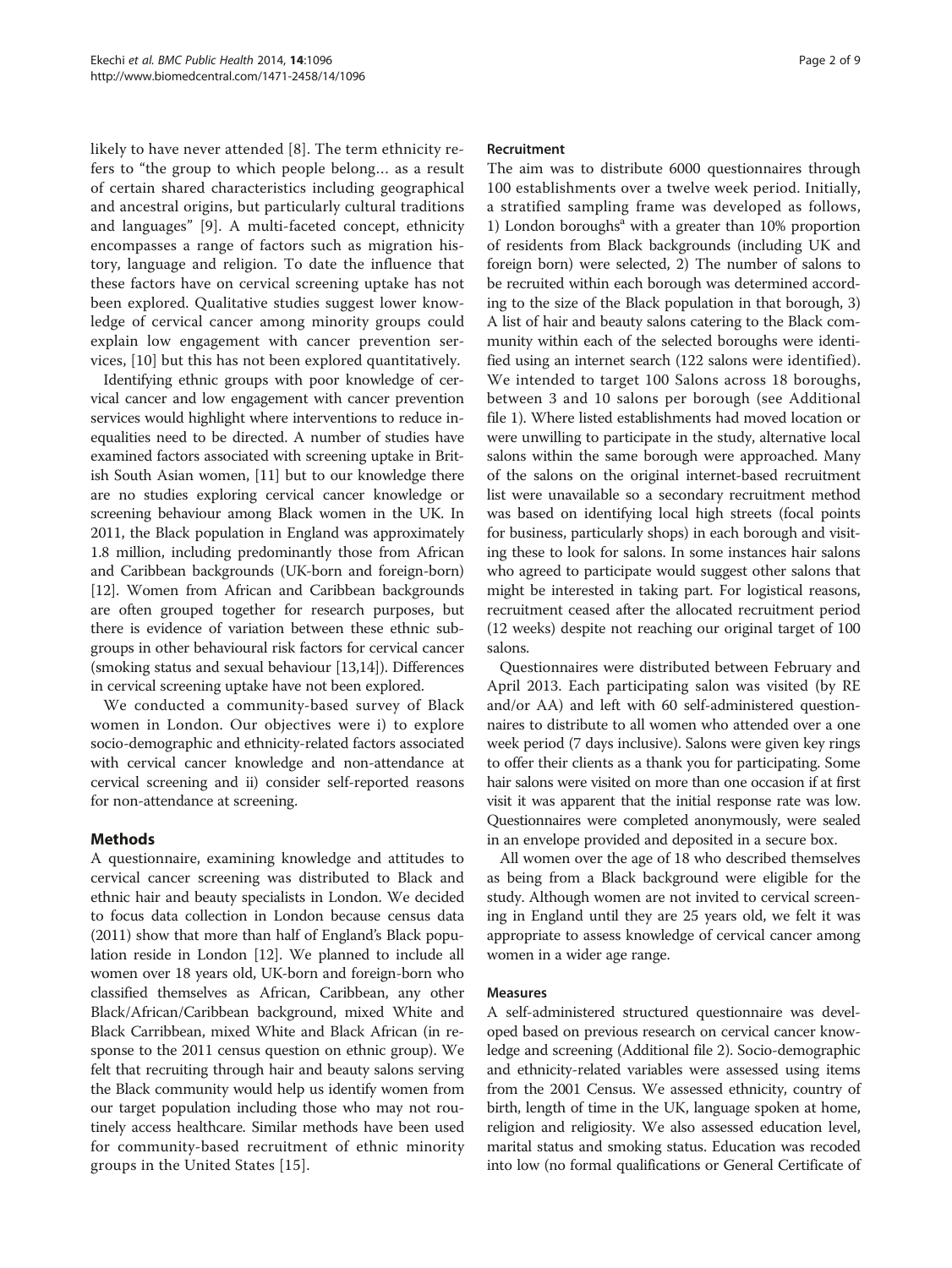Secondary Education), medium (vocational qualifications or A-levels) or high (a university degree).

Knowledge questions were taken from the Cervical Cancer Awareness Measure (Cervical CAM) a validated tool to measure awareness of cervical cancer [[16](#page-8-0)]. Two open questions from the Cervical CAM were used to examine knowledge of cervical cancer risk factors and symptoms. Participants freely listed risk factors and symptoms, and their responses were coded in accordance with a predefined list of target risk-factors and symptoms identified in the scientific literature and forming the National Health Service (NHS) Department of Health's 'Key Messages' on cervical cancer. Only correct risk factors and symptoms were coded.

To assess attendance at cervical screening women were asked "Which of these statements, if any, describes whether you have had cervical screening (smears)?" with the following response options: I have had a test within the last 3 years; My last test was 3 to 5 years ago; My last test was more than 5 years ago; I have never been invited to have a test; I have been invited but have never had a test; I have had a hysterectomy so I don't need to have tests; I have never heard of cervical screening; I am too young to be invited (18–24 years); None of the above. Women who had never had a smear test, or did not attend their last screening were asked to indicate why by selecting from a predefined list. The cervical screening attendance question and the predefined list of barriers had been used previously in a populationrepresentative survey [[17\]](#page-8-0).

#### Analysis

Data were analysed using SPSS v.20. Overall risk factor knowledge and symptom knowledge scores were calculated by allocating a score of '1' for each cited item that corresponded with the pre-defined list. Participants who did not cite any items on this list were allocated a score of '0'. The same method was used in a previous study [\[18\]](#page-8-0). We have reported the means for these scores, but because the data were highly skewed participants were recoded into two groups, those who 'cited' vs 'did not cite' at least 1 correct risk factor/symptom. We used logistic regression to explore associations between each socio-demographic/ethnicityrelated variable and citing a correct risk factor/symptom. Logistic regression was also used to explore predictors of being overdue for screening. Women were considered 'overdue' for screening if they were 25–49 years and had not been screened in the last 3 years or if they were 49–64 and had not been screened in the last 5 years. Odds ratios (OR) and 95% confidence intervals (CI) are reported.

## Results

A total of 3540 questionnaires were distributed through 59 Salons and 937 were returned (response rate - 26.5%).

Blank questionnaires were excluded  $(n = 40)$ , as were those with no completed demographic information provided  $(n = 21)$ . Missing demographic data for the remaining 876 women was approximately 5% for most variables, but slightly higher for birthplace and migration year (8% and 10%). Participants were only excluded from analyses involving variables where their data was missing.

## Sample characteristics

Sample characteristics are shown in Table [1](#page-3-0). Over half the women described themselves as Caribbean (56%) and a quarter as African (25%), with the rest describing their background as mixed White and Black Caribbean (5%), mixed White and Black African (3%) or other Black (4%). Most spoke English as their main language (97%). Most were born in the UK (61%), but many of these women had a least one parent born outside the UK (84%). A third of women were born outside of the UK, but most of these women had been living in the UK for more than 10 years. The majority were Christian (77%), with 41% attending religious service at least once a month. Almost half were single (48%) and 50% had a high level of educational qualifications.

#### Knowledge of cervical cancer symptoms and risk factors

Just over half of women cited at least one cervical cancer risk factor (55%,  $n = 481$ ) and 58% ( $n = 509$ ) cited at least one cervical cancer symptom. While 41% of women cited both a risk factor and a symptom, 28% could not cite either. The percentage of women citing each risk factor/symptom is shown in Table [2](#page-4-0).

The most commonly cited risk factors were, having many sexual partners (15%), smoking (12%) and not going for smear tests (10%). Only 4% cited infection with human papillomavirus, but 29% cited at least one risk factor relating to sexual behaviour (having multiple sexual partners, sex at a young age, unprotected sex, HPV or other STIs). On average women cited 0.61 correct risk factors (range 0–6). Citing at least one correct risk factor was not associated with ethnicity, length of time in the UK, religion or religiosity, however women who were born in the UK were more likely to cite a risk factor than women born outside the UK (OR =  $1.46$ , CI: 1.09-1.96). Women with a high level of education were more likely to cite a risk factor than those with a low level of education (OR = 2.22, CI: 1.46-3.35). Age and marital status were not significantly associated with risk factor knowledge. In adjusted analyses, including education and being born in the UK, both variables remained significant.

The most commonly cited symptoms were vaginal bleeding in-between periods and unusual vaginal discharge (cited by 32% and 25% of women respectively).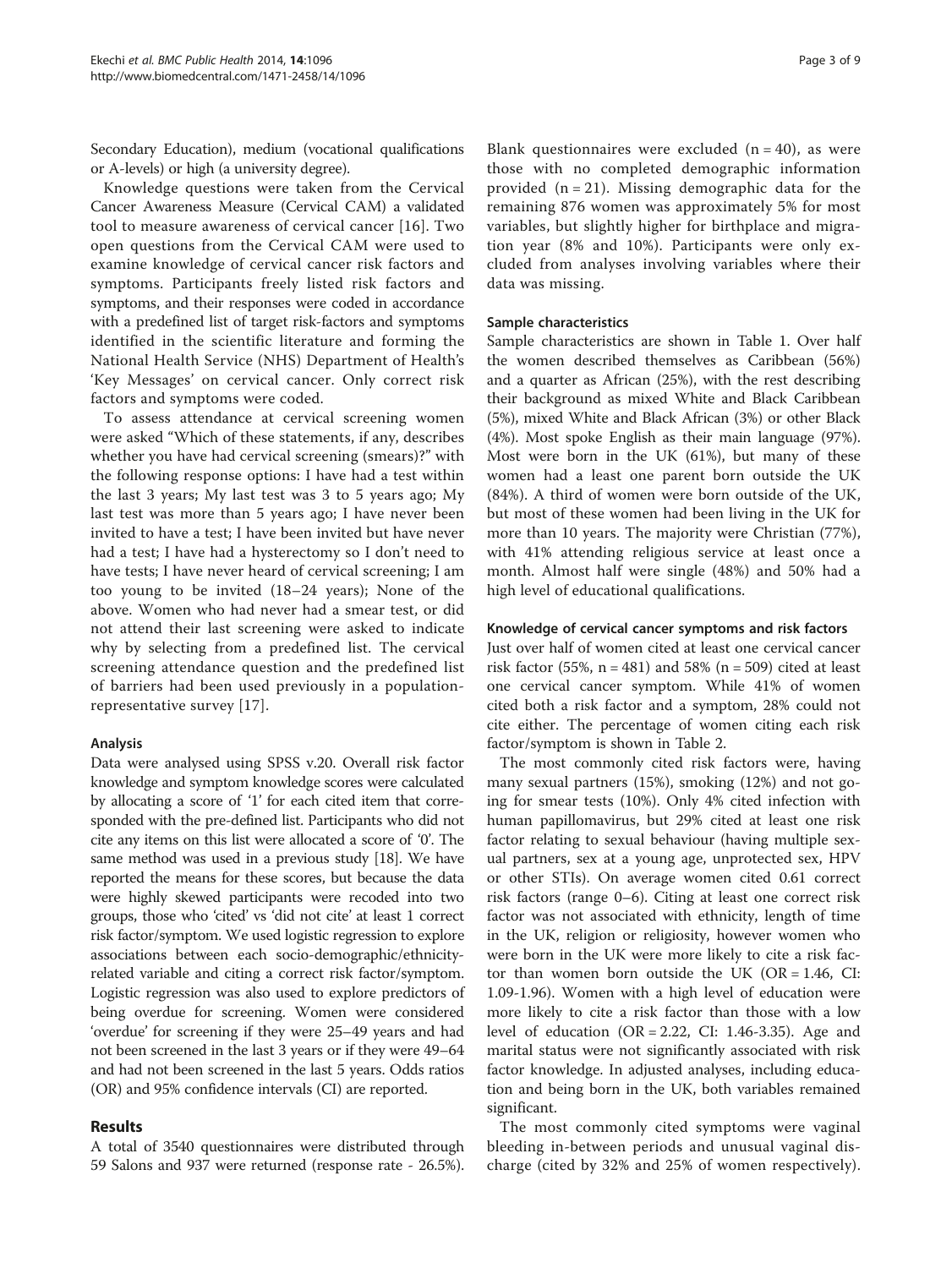## <span id="page-3-0"></span>Table 1 Sample characteristics

|                                 | Whole sample $(n = 876)$ |       | Screen eligible ( $n = 652$ ) |         |  |
|---------------------------------|--------------------------|-------|-------------------------------|---------|--|
|                                 | N                        | $%$ * | N                             | $%$ *   |  |
| <b>Marital status</b>           |                          |       |                               |         |  |
| Single                          | 417                      | 47.6  | 295                           | 45.1    |  |
| Married                         | 214                      | 24.4  | 184                           | 28.4    |  |
| Cohabiting                      | 95                       | 10.8  | 77                            | 11.8    |  |
| Divorced/separated/widowed      | 106                      | 12.1  | 94                            | 14.4    |  |
| <b>Education</b>                |                          |       |                               |         |  |
| Low level                       | 131                      | 15.0  | 100                           | 15.3    |  |
| Medium level                    | 240                      | 27.4  | 162                           | 24.8    |  |
| High level                      | 436                      | 49.8  | 348                           | 53.4    |  |
| Other                           | 30                       | 3.4   | 25                            | 3.8     |  |
| <b>Ethnicity</b>                |                          |       |                               |         |  |
| Caribbean                       | 488                      | 55.7  | 380                           | 58.3    |  |
| African                         | 216                      | 24.7  | 166                           | 25.5    |  |
| Mixed white and Black Caribbean | 39                       | 4.5   | 33                            | 5.1     |  |
| Mixed white and Black African   | 25                       | 2.9   | 20                            | 3.1     |  |
| Any other Black background      | 33                       | 3.8   | 28                            | 4.3     |  |
| Other mixed background          | 13                       | 1.5   | 9                             | 1.4     |  |
| Other                           | 18                       | 2.1   | 11                            | 1.7     |  |
| <b>Birthplace</b>               |                          |       |                               |         |  |
| UK-born and parents UK-born     | 83                       | 9.5   | 46                            | 7.1     |  |
| UK-born, 1 parent UK-born       | 204                      | 23.3  | 159                           | 24.4    |  |
| UK born, no parents UK-born     | 244                      | 27.9  | 205                           | 31.4    |  |
| Not UK-born                     | 275                      | 31.4  | 221                           | 33.9    |  |
| Year moved to UK                |                          |       |                               |         |  |
| 1956-1972                       | 49                       | 5.5   | 35                            | 5.4     |  |
| 1973-1990                       | 69                       | 7.9   | 62                            | 9.5     |  |
| 1991-2002                       | 95                       | 10.8  | 77                            | 11.8    |  |
| 2003-2013                       | 44                       | 5.0   | 34                            | 5.2     |  |
| Religion                        |                          |       |                               |         |  |
| Christian                       | 678                      | 77.4  | 498                           | 76.4    |  |
| Muslim                          | 27                       | 3.1   | 23                            | 3.5     |  |
| No religion                     | 103                      | 11.8  | 84                            | 12.9    |  |
| Other                           | $27\,$                   | 3.1   | 25                            | $3.8\,$ |  |
| Religious service attendance    |                          |       |                               |         |  |
| Rarely or never                 | 238                      | 27.2  | 181                           | 27.8    |  |
| Few times a year                | 239                      | 27.3  | 180                           | 27.6    |  |
| 1-3 times a month               | 103                      | 11.8  | 75                            | 11.5    |  |
| At least once a week            | 251                      | 28.7  | 192                           | 29.4    |  |
| <b>Smoking Status</b>           |                          |       |                               |         |  |
| I have never smoked             | 508                      | 58.0  | 379                           | 58.1    |  |
| I used to smoke                 | 210                      | 24.0  | 162                           | 24.8    |  |
| I currently smoke               | 137                      | 15.6  | 101                           | 15.5    |  |

\*Unaccounted percentage is missing data.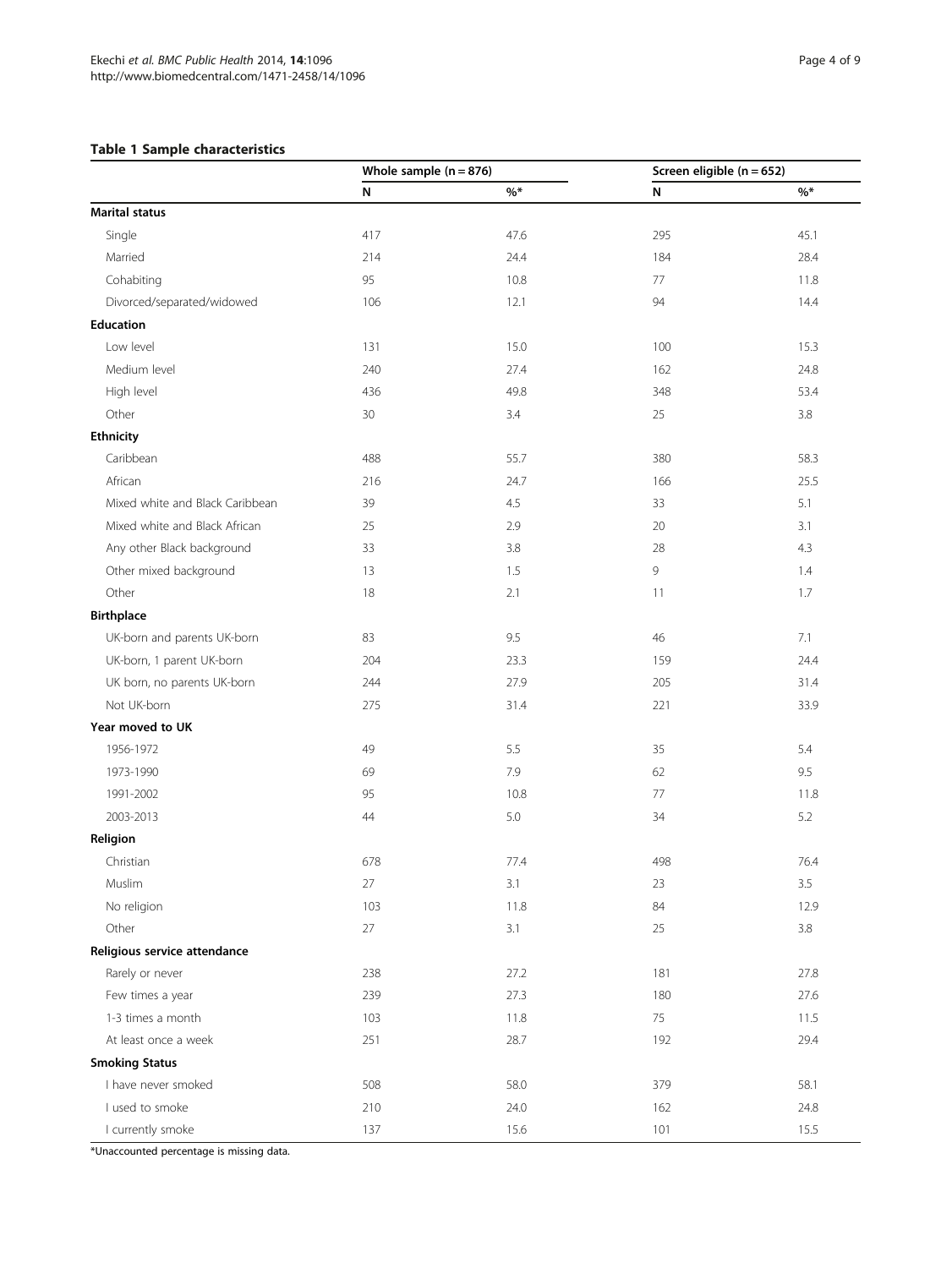<span id="page-4-0"></span>Table 2 Cervical cancer risk factor and symptoms knowledge  $(n = 876)$ 

|                                         | N              | $\%*$ |
|-----------------------------------------|----------------|-------|
| <b>Risk factors for cervical cancer</b> |                |       |
| Having many sexual partners             | 132            | 15.1  |
| Smoking                                 | 102            | 11.6  |
| Not going for regular smear tests       | 89             | 10.2  |
| Unprotected sex                         | 57             | 6.5   |
| Infection, STI/STD or virus             | 48             | 5.5   |
| Starting to have sex at a young age     | 44             | 5.0   |
| Infection with Human papillomavirus     | 38             | 4.3   |
| Long term use of the contraceptive pill | 17             | 1.9   |
| Having many children                    | 5              | 0.6   |
| Having a weakened immune system         | 3              | 0.3   |
| Symptoms of cervical cancer             |                |       |
| Vaginal bleeding between periods        | 282            | 322   |
| Abnormal discharge                      | 219            | 25.0  |
| Persistent pelvic/abdominal pain        | 145            | 16.6  |
| Pain/discomfort during sex              | 78             | 8.9   |
| Vaginal bleeding during/after sex       | 56             | 6.4   |
| Persistant lower back pain              | 13             | 1.5   |
| Blood in stool/urine                    | 13             | 1.5   |
| Unexplained weight loss                 | 12             | 1.4   |
| Heavier/longer periods than normal      | 6              | 0.7   |
| Vaginal bleeding after the menopause    | $\overline{4}$ | 0.5   |

\*Percentage of entire sample; Women were able to select more than one risk factor/symptom.

Note: Risk factors/Symptoms identified in the NHS Department of Health's 'Key Messages' on cervical cancer [[18\]](#page-8-0).

Less than 1% of women cited heavier/longer periods or vaginal bleeding after the menopause. On average women cited 0.95 symptoms (range 0-5). Age was the only variable significantly associated with citing at least one correct symptom  $(p < .001)$ . Compared to 16-24 year olds each older age group was progressively more likely to cite a correct symptom:  $25-34$  years (OR = 2.54, CI: 1.55-4.18), 35–44 years (OR = 2.76, CI: 1.66- 4.57), 45–64 years (OR = 4.52, CI: 2.73-7.49). Women over 65 years were no more likely to cite a correct symptom than the youngest group  $(p > .05)$ . Symptom knowledge was not associated with ethnicity, being born in the UK, religion or religiosity or education. Marital status was associated with citing a correct symptom, but this was no longer the case when adjusting for age.

#### Attendance at screening

Of the eligible population (those aged 25–64 years, who had not had a hysterectomy,  $n = 652$ ), 75% had been screened in the last 3 years and 16% in the last 3–5 years. Sample characteristics for the screen eligible women are shown in Table [1.](#page-3-0) Most women were last screened at their GP surgery (75%), but health centres (10%), hospitals (7%) and private clinics (2%) were used by some women. Overall, 20.4% of women were overdue for screening  $(n = 133)$ . In univariable analyses (see Table [3\)](#page-5-0) women were more likely to be overdue screening if they were younger (23% of 25–34 year olds and 25% of 35–44 year olds compared to 13% of  $45-64$  year olds,  $p = .007$  and .003 respectively) and single (27% compared with 15% of married/cohabiting women,  $p = .001$ ). Women who considered themselves to be African were more likely to be overdue (26% compared with 18% of those who considered themselves to be Caribbean,  $p = .024$ ). Women who had migrated to the UK more than 10 years ago were less likely to be overdue for screening than women born in the UK (12% compared with 23%,  $p = .003$ ). Women who attended religious services at least once a week were more likely to be overdue than those who rarely or never attended  $(27%$  compared with  $17%, p = .020$ ). Education level and religion were not significantly associated with screening status. Women who cited at least one symptom were less likely to be overdue for screening  $(OR = 0.58, CI: 0.40-0.85)$ . In a multivariable model all variables remained significant except for ethnicity and symptom knowledge (see Table [3](#page-5-0)).

## Reasons for non-attendance in those overdue for screening

Of the 133 women who were overdue for screening, half selected at least one reason for not attending from the list provided (n = 67, see Table [4\)](#page-6-0). Younger women ( $\chi^2$  $(2) = 6.54$ , p = .038), single women  $(\chi^2(2) = 8.05, p = .018)$ and those with the highest level of education  $(\chi^2(2) =$ 12.06,  $p = .002$ ) were more likely to provide reasons for non-attendance, but there were no differences by ethnicity, birthplace, or religiosity. Of those who selected a reason for never being screened or delaying screening, 'I meant to go but didn't get round to it' (28%), fear of the test procedure (18%) and low risk perception (18%) were the most common responses. Table [4](#page-6-0) shows the reasons women endorsed by ethnicity, birthplace and religiosity, but numbers were too small to analyse this statistically.

#### **Discussion**

We explored socio-demographic predictors of cervical cancer knowledge and cervical screening behaviour among Black women living in London.

For cervical cancer knowledge, education level was the most important predictor of citing a risk factor, while age was the most important predictor of citing a symptom, consistent with other studies in the cervical cancer context [[18](#page-8-0),[19](#page-8-0)]. To the most part, none of the ethnicityrelated variables were associated with knowledge, with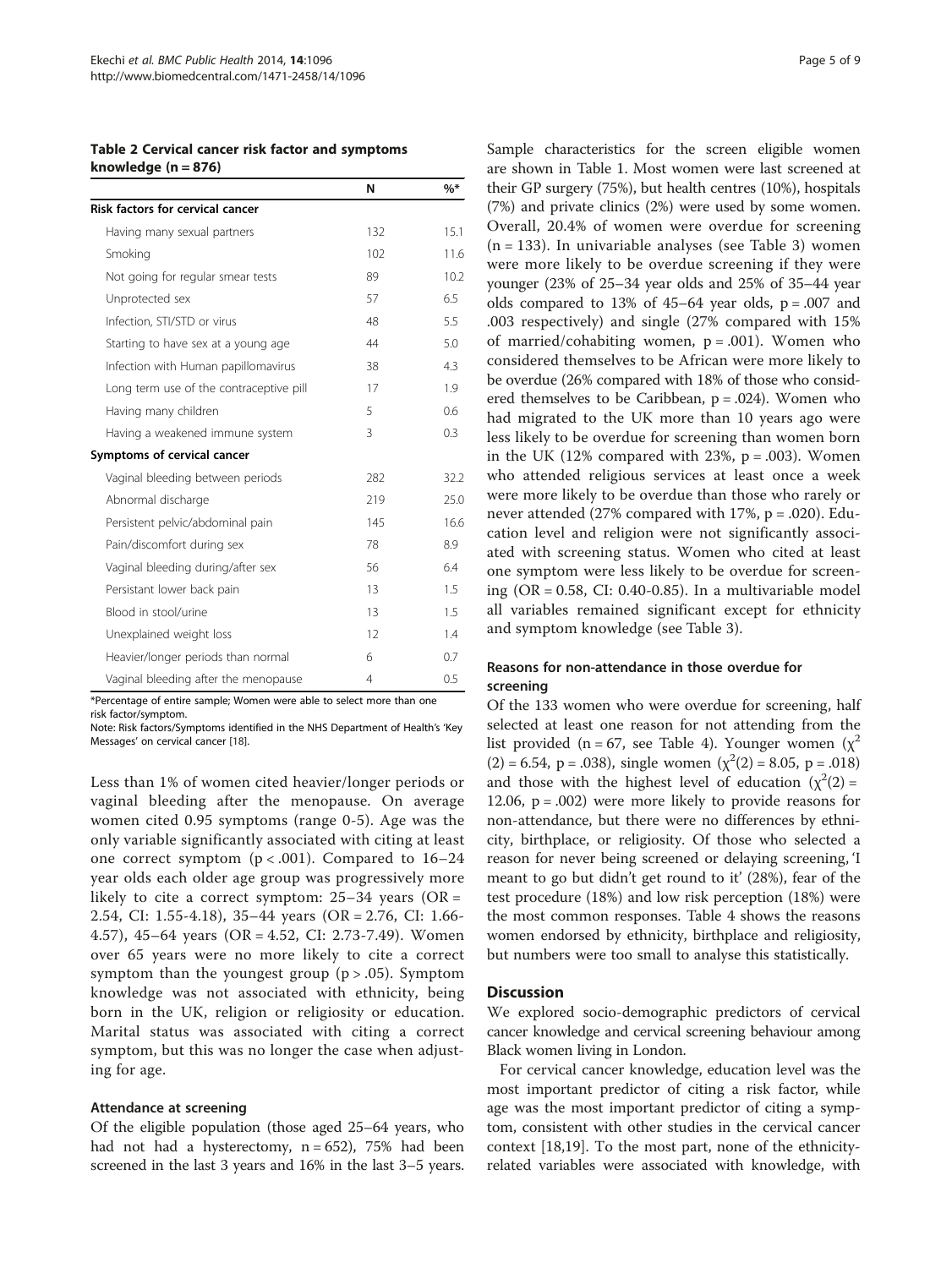|                              |               | Univariable analyses   | Multivariable analyses <sup>1</sup><br>OR [95% CI] |  |  |
|------------------------------|---------------|------------------------|----------------------------------------------------|--|--|
|                              | Overdue n (%) | OR [95% CI]            |                                                    |  |  |
| Age Group                    |               |                        |                                                    |  |  |
| 25-34                        | 54 (23.3)     | 1.98 [1.21-3.25]**     | 1.35 [0.75-2.42]                                   |  |  |
| 35-44                        | 50 (24.9)     | 2.16 [1.32-3.58]**     | 1.92 [1.09-3.37]*                                  |  |  |
| $45 - 64$                    | 29 (13.3)     | 1.00                   |                                                    |  |  |
| <b>Marital Status</b>        |               |                        |                                                    |  |  |
| Single                       | 79 (26.9)     | 2.03 [1.33-3.10]**     | 2.11 [1.32-3.37]**                                 |  |  |
| Married/Cohabiting           | 40 (15.3)     | 1.00                   |                                                    |  |  |
| Divorced/separated/widowed   | 81 (13.8)     | 0.89 [0.45-1.74]       | 0.98 [0.45-2.14]                                   |  |  |
| <b>Education</b>             |               |                        |                                                    |  |  |
| Low level                    | 15 (15.0)     | 0.67                   |                                                    |  |  |
| Medium level                 | 37 (22.8)     | 1.13 [0.37-1.24]       |                                                    |  |  |
| High level                   | 72 (20.7)     | 1.00 [0.72-1.77]       |                                                    |  |  |
| <b>Ethnicity</b>             |               |                        |                                                    |  |  |
| Caribbean                    | 74 (17.9)     | 1.00                   |                                                    |  |  |
| African                      | 48 (25.9)     | 1.61 [1.06-2.44]*      | 1.59 [0.97-2.60]                                   |  |  |
| Other                        | 9(19.6)       | 1.12 [0.52-2.42]       | 1.29 [0.57-2.92]                                   |  |  |
| <b>Birthplace</b>            |               |                        |                                                    |  |  |
| Born in the UK               | 95 (23.2)     | 1.00                   |                                                    |  |  |
| Migrated <10 years ago       | 11 (32.4)     | 1.59 [0.75-3.37]       | 1.01 [0.44-2.29]                                   |  |  |
| Migrated >10 years ago       | 21(12.1)      | 0.46 [0.28-0.76]**     | 0.42 [0.24-0.75]**                                 |  |  |
| Religion                     |               |                        |                                                    |  |  |
| Christian                    | 109 (21.9)    | 1.00                   |                                                    |  |  |
| Muslim                       | 6(26.1)       | 1.26 [0.48-3.26]       |                                                    |  |  |
| No religion                  | 11(13.1)      | $0.54$ [.275-1.05]     |                                                    |  |  |
| Religious service attendance |               |                        |                                                    |  |  |
| Rarely or never              | 60 (16.6)     | 1.00                   |                                                    |  |  |
| Few times a year             | 36 (20.0)     | 1.26 [0.74-2.15]       | 1.27 [0.72-2.26]                                   |  |  |
| 1-3 times a month            | 11(14.9)      | $0.88$ $[0.42 - 1.86]$ | 1.04 [0.48-2.28]                                   |  |  |
| At least once a week         | 51 (26.6)     | 1.82 [1.10-3.02]*      | 2.05 [1.16-3.54]*                                  |  |  |
| Risk factor knowledge score  |               |                        |                                                    |  |  |
| $\mathbf 0$                  | 78 (22.5)     | 1.00                   |                                                    |  |  |
| $1+$                         | 55 (18.0)     | $0.76$ $[0.51 - 1.11]$ |                                                    |  |  |
| Symptom knowledge score      |               |                        |                                                    |  |  |
| $\overline{0}$               | 68 (25.8)     | 1.00                   |                                                    |  |  |
| $1+$                         | 65 (16.8)     | 0.58 [0.40-0.85]**     | 0.72 [0.47-1.09]                                   |  |  |

## <span id="page-5-0"></span>Table 3 Associations between socio-demographic variables and being overdue for screening

<sup>1</sup>Includes: age group, marital status, ethnicity, birthplace, religious service attendance, Symptom knowledge score.

 $*p < .05; **p < .01.$ 

the exception being migration status. In general, the most commonly reported risk factors (many sexual partners and smoking) and symptoms (unusual vaginal bleeding and persistent unusual discharge) in our study and the population-representative study were the same [[18](#page-8-0)]. Interestingly, persistent pain was more commonly cited as a symptom in our study (17% compared with

1%) and this could be a cause for concern if it means symptoms in the absence of pain are not taken seriously by women from Black backgrounds. Previous work in the context of breast cancer suggests some African American women feel confused over whether pain is a symptom of cancer [\[20\]](#page-8-0) and this warrants further investigation.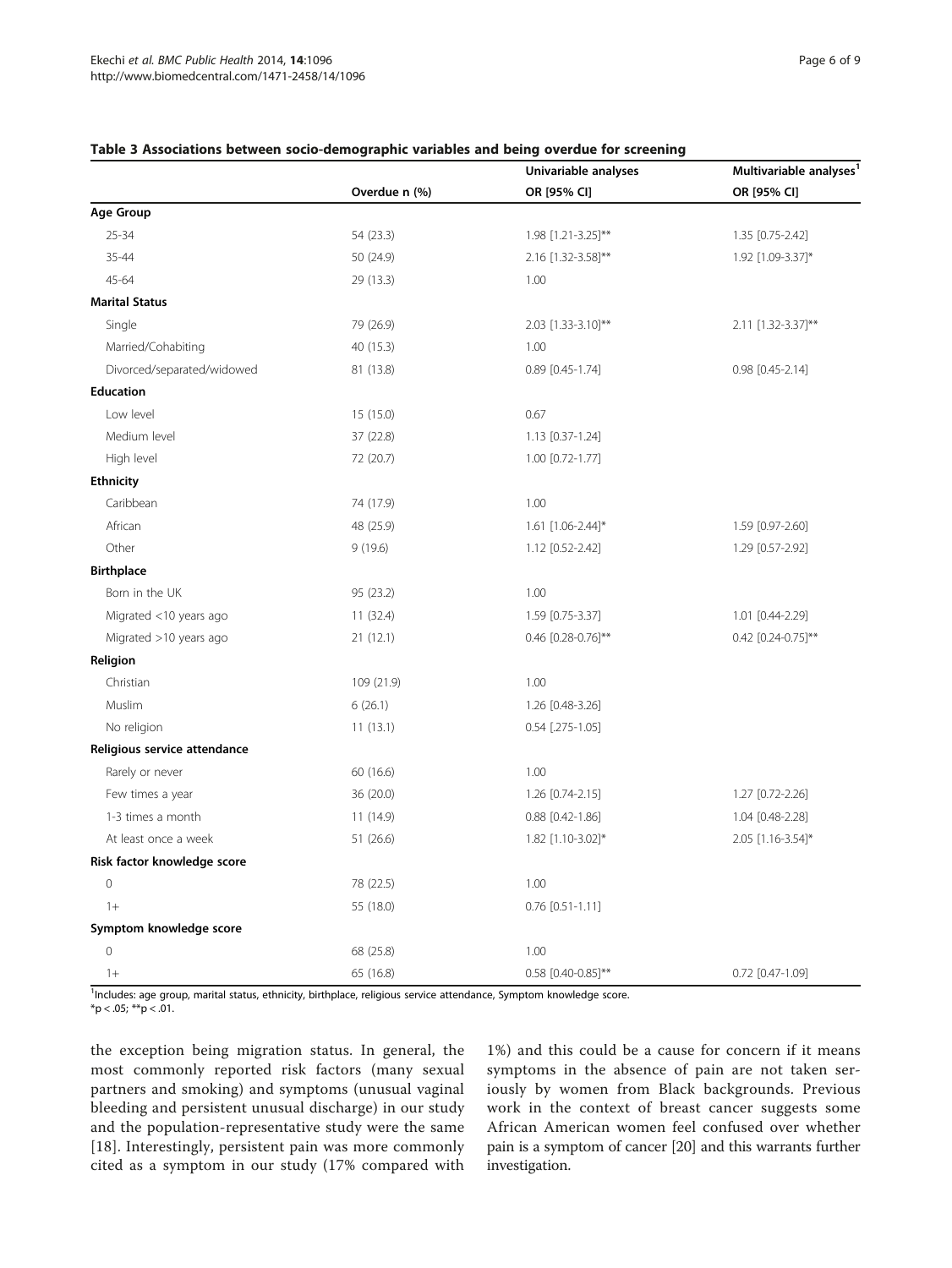<span id="page-6-0"></span>

| Table 4 Reasons for non-attendance among women overdue for screening (number endorsed, per cent in brackets) |  |  |  |
|--------------------------------------------------------------------------------------------------------------|--|--|--|
|--------------------------------------------------------------------------------------------------------------|--|--|--|

|                                                               | Overall<br>$(n = 67)$ | <b>Ethnicity</b>        |                       | <b>Birthplace</b>     |                           | Religiosity*           |                      |                    |
|---------------------------------------------------------------|-----------------------|-------------------------|-----------------------|-----------------------|---------------------------|------------------------|----------------------|--------------------|
|                                                               |                       | Caribbean<br>$(n = 35)$ | African<br>$(n = 29)$ | UK born<br>$(n = 20)$ | Not UK born<br>$(n = 47)$ | None/low<br>$(n = 18)$ | Medium<br>$(n = 21)$ | High<br>$(n = 27)$ |
| <b>Practical barriers</b>                                     |                       |                         |                       |                       |                           |                        |                      |                    |
| I meant to go but didn't get around to it                     | 19 (28.4)             | 11(31.4)                | 8(27.6)               | 11(23.4)              | 8(40.0)                   | 6(33.3)                | 5(23.8)              | 7(25.9)            |
| It is difficult to get an appointment at a time that suits me | 11(16.4)              | 9(25.7)                 | 1(3.4)                | 11(23.4)              | 0(0)                      | 3(16.7)                | 4(19.0)              | 4(14.8)            |
| Too busy/inconvenient                                         | 9(13.4)               | 5(14.3)                 | 4(13.8)               | 5(10.6)               | 4(20.0)                   | 4(22.2)                | 1(4.8)               | 4(14.8)            |
| <b>Emotional Barriers</b>                                     |                       |                         |                       |                       |                           |                        |                      |                    |
| Fear of the test procedure                                    | 12 (17.9)             | 3(8.6)                  | 9(31.0)               | 9(19.1)               | 3(15.0)                   | 1(5.6)                 | 5(23.8)              | 6(22.2)            |
| Fear of a 'bad' result                                        | 10(14.9)              | 5(14.3)                 | 5(17.2)               | 6(12.8)               | 4(20.0)                   | 3(16.7)                | 4(19.0)              | 3(11.1)            |
| Bad experience of cervical screening in the past              | 6(9.0)                | 3(8.6)                  | 3(10.3)               | 6(12.8)               | 0(0)                      | 4(22.2)                | 1(4.8)               | 1(3.7)             |
| Embarrassment                                                 | 6(9.0)                | 2(5.7)                  | 4(13.8)               | 5(10.6)               | 1(5.0)                    | 1(5.6)                 | 2(9.5)               | 3(11.1)            |
| Beliefs about screening                                       |                       |                         |                       |                       |                           |                        |                      |                    |
| I do not believe I am at risk                                 | 12 (17.9)             | 4(11.4)                 | 7(24.1)               | 9(19.1)               | 3(15.0)                   | 5(27.8)                | 1(4.8)               | 6(22.2)            |
| I do not believe the test is needed                           | 4(6.0)                | 0(0)                    | 3(10.3)               | 2(4.3)                | 2(10.0)                   | 2(11.1)                | 1(4.8)               | 1(3.7)             |
| Other                                                         |                       |                         |                       |                       |                           |                        |                      |                    |
| I have never been invited for screening                       | 9(13.4)               | 4(11.4)                 | 5(17.2)               | 5(10.6)               | 4(20.0)                   | 1(5.6)                 | 3(14.3)              | 5(18.5)            |
| I didn't understand the screening invitation letter           | 1(1.5)                | 1(2.9)                  | $\mathbf{0}$          | 1(2.1)                | 0(0)                      | 1(5.6)                 | 0(0)                 | 0(0)               |

\*None/low: Rarely or never; Medium: 1-3 times a month/A few times a year; High: At least once a month.

We also explored non-attendance at cervical screening. Younger age and being single were associated with being overdue for screening, consistent with other studies [\[17,21,22](#page-8-0)]. Many of the ethnicity-related variables were also associated with being overdue for screening. The percentage of those who were overdue for cervical screening was higher in those who had recently migrated to the UK (32%), but much lower in those who had been in the UK for more than 10 years (12%). This is consistent with studies in the US that have shown immigrants are less likely to have been screened but this inequality decreases with acculturation (length of time in the new country) [[23,24\]](#page-8-0). There were also differences between subgroups of the Black population, with women from African backgrounds more likely to be overdue for screening than Caribbean women. This is interesting when considered in the context of other cervical cancer risk factors (smoking and having multiple sexual partners) which suggest that African women may be at lower risk of cervical cancer than Caribbean women [\[13,14](#page-8-0)]. Agyemang et al. [\[25\]](#page-8-0) argued that health researchers should consider diversity within Black populations because differences in beliefs and behaviours exist, yet there remains a paucity of research exploring differences in cancer beliefs between African and Caribbean women in the UK.

Non-attenders reported not getting round to screening, difficulty making an appointment, fear of the test procedure and fear of a bad result as barriers to screening. African women who were overdue screening were

more likely to endorse fear of the test and embarrassment and to believe they were not at risk of cervical cancer. Small numbers mean we could not run statistical analyses on this data so this needs further exploration. Similar to other studies with Black women we found an association between symptom knowledge and screening behaviour [[26](#page-8-0)] which could suggest interventions designed to increase awareness might consequently have a positive influence on behaviour. Alternatively, cervical screening could be acting as an opportunity for women to learn about cervical cancer risk factors and symptoms.

#### Strengths and limitations

To our knowledge this is the first study to explore cervical cancer knowledge and screening behaviour with a focus on Black women living in London. We took a novel approach to recruitment, targeting a specific ethnic group by approaching women in the community. We felt that targeting women through hairdressers, a non-health care setting would help us recruit those who do not always engage with health care. Using this method, we successfully recruited a large number of women with a good range on the ethnicity-related variables. We used questions from validated measures used in previous population-based surveys, although we did not pilot our survey before implementing the study.

This study has some limitations. The response rate was low (26.5%), so we cannot assume our findings are generalisable to the entire population of women from Black ethnic backgrounds living in London. In comparison to 2011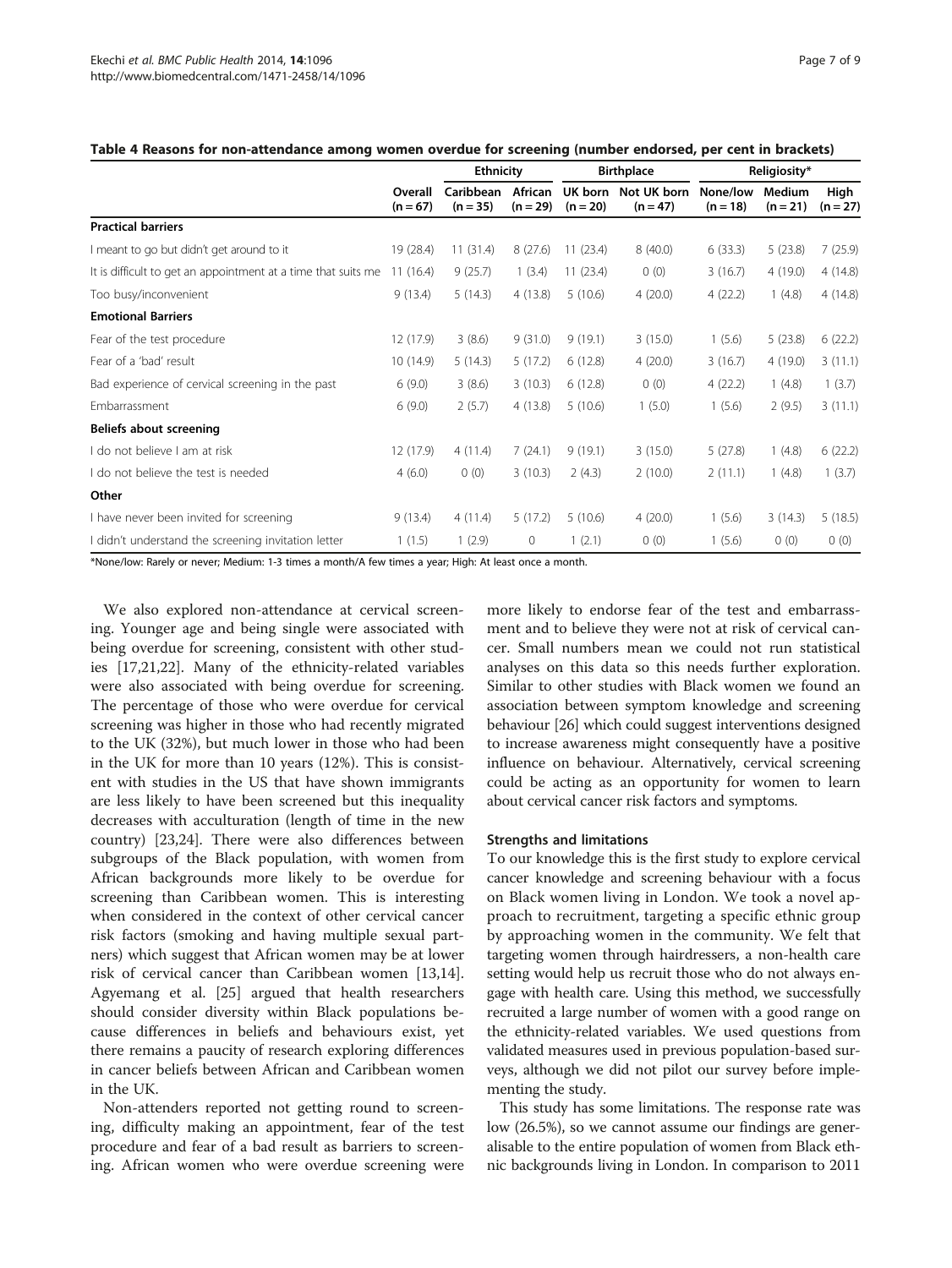<span id="page-7-0"></span>census statistics for the London boroughs we sampled from, we recruited more Black Caribbean women (58% vs 29%) and fewer African women (25% vs 45%), with fewer women born outside the UK (31% vs 46% - figure for women of all ages). One reason for this could be that the survey was completed in written English, thereby excluding women who cannot read English, who are more likely to born outside of the UK and be from African backgrounds. Around half of our sample had degreelevel qualifications and this is also higher than population-level figures: 40% for men and women from Black African and 26% from Black Caribbean backgrounds. Five-yearly screening uptake in our study was 91%, which is higher than the national figure (80%) and we acknowledge that this suggests non-attenders were under-represented. However, more women were overdue for screening in this study than in a recent population-representative survey which used 'goldstandard' recruitment methods [[17\]](#page-8-0). It is also possible that by relying on self-reported screening attendance our findings are subject to social desirability bias, despite our attempts to minimise this by ensuring anonymity. These limitations have important implications and suggest that the overall percentages we report should be interpreted with caution.

Our decision to focus recruitment in London means we cannot necessarily extrapolate our findings to Black communities in other parts of the UK, both rural and urban. Recruiting through hair salons means women who do not attend salons frequently or at all, perhaps the more socially isolated or those from lower socio-economic backgrounds, are less likely to be included. We also relied on salon staff to distribute and collect the questionnaire (the denominator for the response rate is the number of questionnaires distributed to salons rather than the number of women approached). Difficulties with identifying and engaging salons meant we had to adapt our methodology and ultimately did not reach our initial recruitment target. We feel our experience may have important implications for other researchers considering a similar communitybased approach to survey recruitment and have provided more detail about our experience (see Additional file 3).

## Conclusions

This study suggests that ethnicity, migration and religiosity play a role in predicting cervical screening attendance among Black women in London. Although previous work had suggested ethnic inequalities in cervical screening uptake between white and non-white women, [\[8\]](#page-8-0) this is the first study to suggest that among Black women those from African backgrounds, and those who attend religious service on a frequent basis could be the most likely to delay attending cervical screening. More research is needed to explore the attitudes, experiences and beliefs that might explain why these groups differ.

#### Details of ethical approval

The study was approved by the UCL research ethics committee (ref:0496/011).

#### Endnote

<sup>a</sup>Boroughs are subdivisions of greater London, each governed by a different council. London has 32 boroughs, each with a population of approximately 150,000-363,000 [[27](#page-8-0)].

## Additional files

#### [Additional file 1:](http://www.biomedcentral.com/content/supplementary/1471-2458-14-1096-S1.docx) Sampling frame.

[Additional file 2:](http://www.biomedcentral.com/content/supplementary/1471-2458-14-1096-S2.docx) Questionnaire: Attitudes to cervical screening among women attending specialist black hairdressers in London. [Additional file 3:](http://www.biomedcentral.com/content/supplementary/1471-2458-14-1096-S3.docx) Difficulties with recruitment.

#### Competing interests

The authors declare that they have no competing interests.

#### Authors' contributions

AO, LM and CE conceived of and designed the study. JK, RE and AA collected the data. LM analysed the data. CE and LM interpreted the data and drafted the manuscript. All authors contributed to critically revising the manuscript and approving the final version.

#### Acknowledgements

We would like to thank all the salons that participated for their help with the recruitment and Jo's Cervical Cancer Trust for contributing the trolley token key-rings which were used as an incentive. Remaining study costs were covered by the UCL charity account. LM is funded by Cancer Research UK. CE and AO are employed by the NHS. At the time of the study RE, JK and AA were medical students studying at UCLH. Funders played no role in the study.

#### Funding

The study was funded by the UCL charity account.

#### Author details

<sup>1</sup>Department of Obstetrics & Gynaecology, Imperial College Healthcare Trust, London W12 0HS, England. <sup>2</sup>University College London Hospital, 2nd floor North, 250 Euston Road, London NW1 2PG, England. <sup>3</sup>University College London Medical School, 21 University Street, London WC1E 6DE, England. 4 Leicester Royal Infirmary, Infirmary Square, Leicester LE1 5WW, England. 5 Cancer Research UK Health Behaviour Research Centre, Department of Epidemiology & Public Health, University College London, Gower Street, London WC1E 6BT, England.

#### Received: 19 June 2014 Accepted: 15 October 2014 Published: 22 October 2014

#### References

- 1. IARC: GLOBOCAN 2012: estimated cancer incidence, mortality abndf prevalence worldwide in 2012. 2012. [http://globocan.iarc.fr/Pages/](http://globocan.iarc.fr/Pages/fact_sheets_cancer.aspx) [fact\\_sheets\\_cancer.aspx.](http://globocan.iarc.fr/Pages/fact_sheets_cancer.aspx)
- 2. CDC: Cervical cancer rates by race and ethncity. [http://www.cdc.gov/](http://www.cdc.gov/cancer/cervical/statistics/race.htm) [cancer/cervical/statistics/race.htm.](http://www.cdc.gov/cancer/cervical/statistics/race.htm)
- 3. Shack L, Jordan C, Thomson CS, Mak V, Moller H: Variation in incidence of breast, lung and cervical cancer and malignant melanoma of skin by socioeconomic group in England. BMC Cancer 2008, 8:271
- 4. NCIN: Cancer incidence and survival by major ethnic group, England, 2002–2006. [http://publications.cancerresearchuk.org/downloads/product/](http://publications.cancerresearchuk.org/downloads/product/CS_REPORT_INCSURV_ETHNIC.pdf) [CS\\_REPORT\\_INCSURV\\_ETHNIC.pdf](http://publications.cancerresearchuk.org/downloads/product/CS_REPORT_INCSURV_ETHNIC.pdf).